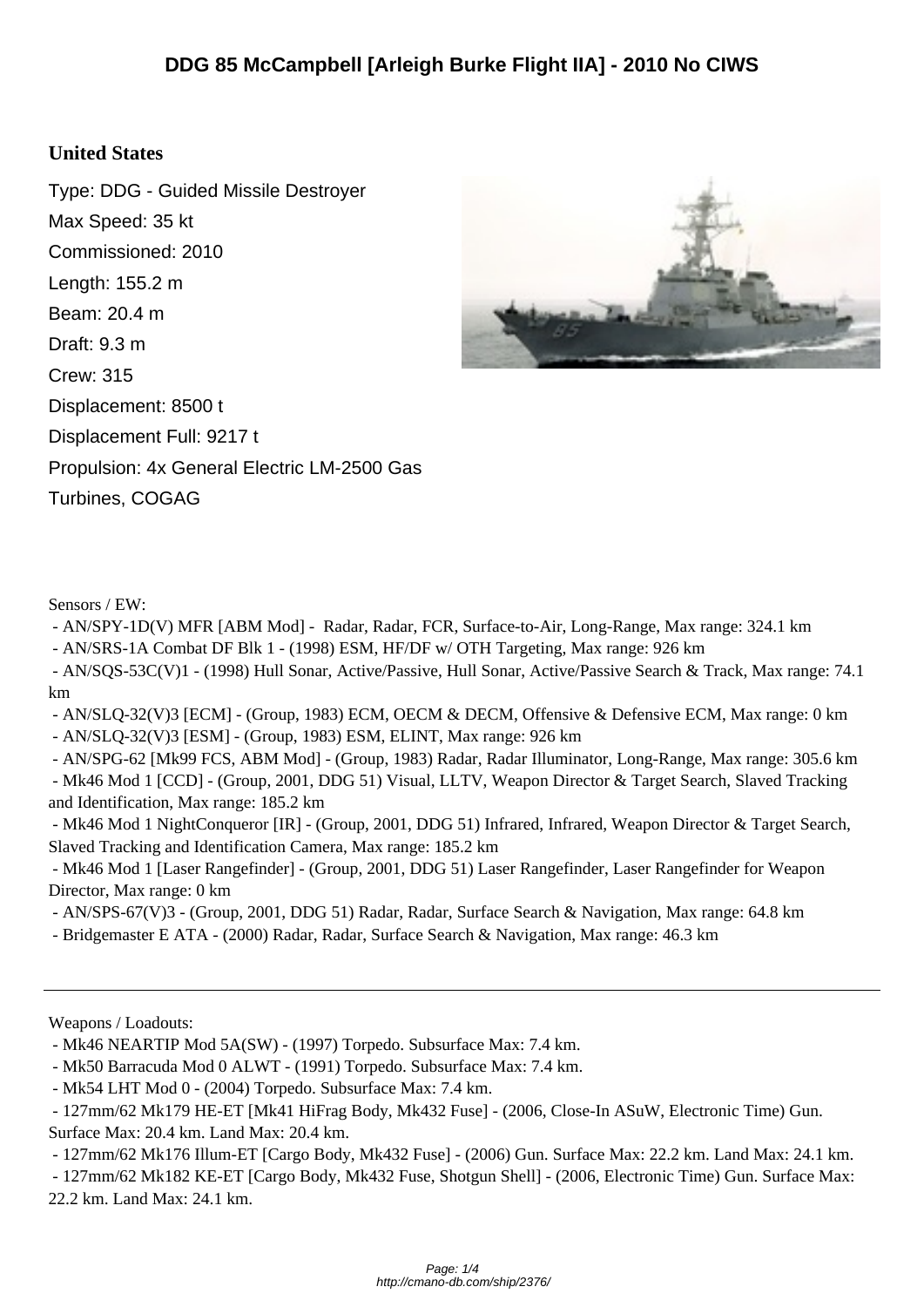- RGM-109C T[omahawk Blk III TLAM-C \(1994\) Guided Weapon. Land Max: 1852 km.](http://cmano-db.com/ship/2376/)
- RGM-109E Tomahawk Blk IV TACTOM (2005) Guided Weapon. Land Max: 2963.2 km.
- RIM-66M-5 SM-2MR Blk IIIB (2000, AEGIS VLS) Guided Weapon. Air Max: 166.7 km. Surface Max: 46.3 km.
- RIM-162A ESSM (2004, AEGIS, Mk41) Guided Weapon. Air Max: 55.6 km. Surface Max: 46.3 km.
- RIM-161B SM-3 NTW Blk IA (2007) Guided Weapon. Air Max: 370.4 km.
- RUM-139C VLA [Mk54] (2008) Guided Weapon. Subsurface Max: 16.7 km.
- RGM-109D Tomahawk Blk III TLAM-D (1996) Guided Weapon. Land Max: 926 km.
- RIM-66M-2 SM-2MR Blk IIIA (AEGIS VLS) Guided Weapon. Air Max: 166.7 km. Surface Max: 46.3 km.
- Mk234 Nulka (2002) Decoy (Expendable). Surface Max: 1.9 km.
- Mk216 Sea Gnat Chaff [Distraction] (1988) Decoy (Expendable). Surface Max: 1.9 km.
- Mk245 GIANT Flare (1997, DM19A1) Decoy (Expendable). Surface Max: 1.9 km.
- Mk214 Sea Gnat Chaff [Seduction] (1987) Decoy (Expendable). Surface Max: 1.9 km.
- AN/SLQ-25A Nixie Decoy (Towed). Surface Max: 1.9 km.
- 25mm/75 Bushmaster Mod 2 Burst [12 rnds] Gun. Air Max: 1.5 km. Surface Max: 2.8 km. Land Max: 2.8 km.

 - 12.7mm/50 MG Burst [10 rnds] - (Facility/Ship, No Anti-Air Capability) Gun. Surface Max: 1.9 km. Land Max: 1.9 km.

OVERVIEW: The Arleigh Burke-class of guided missile destroyers (DDGs) is the United States Navy's first class of destroyer built around the Aegis Combat System and the SPY-1D multi-function phased array radar. The class is named for Admiral Arleigh Burke, the most famous American destroyer officer of World War II, and later Chief of Naval Operations. The class leader, USS Arleigh Burke, was commissioned during Admiral Burke's lifetime.

They were designed as multi-role destroyers to fit the AAW (Anti-Aircraft Warfare) role with their powerful Aegis radar and anti-aircraft missiles; ASW (Anti-submarine warfare) role, with their towed sonar array, anti-submarine rockets, and ASW helicopter; ASUW (Anti-surface warfare) role with their Harpoon missile launcher; and strategic land strike role with their Tomahawk missiles. Some versions of the class no longer have the towed sonar, or Harpoon missile launcher. Their hull and superstructure were designed to have a reduced radar cross section. The first ship of the class was commissioned on 4 July 1991. With the decommissioning of the last Spruance-class destroyer, Cushing, on 21 September 2005, the Arleigh Burke-class ships became the U.S. Navy's only active destroyers; the class has the longest production run for any postwar U.S. Navy surface combatant. The Arleigh Burke-class is planned to be the third most numerous class of destroyer to serve in the U.S. Navy, after the Fletcher and Gearing classes; besides the 62 vessels of this class (comprising 21 of Flight I, 7 of Flight II and 34 of Flight IIA) in service by 2013, up to a further 42 (of Flight III) have been envisaged.

With an overall length of 505 feet (154 m) to 509 feet (155 m), displacement ranging from 8,315 to 9,200 tons, and weaponry including over 90 missiles, the Arleigh Burke-class ships are larger and more heavily armed than most previous ships classified as guided missile cruisers.

DETAILS: The Arleigh Burke-class is among the largest destroyers built in the United States. Only the Spruance and Kidd classes were longer (563 ft). The Arleigh Burke-class are multi-mission ships with a combination of an advanced anti-submarine warfare system, land attack cruise missiles, ship-to-ship missiles, and advanced anti-aircraft missiles. The larger Ticonderoga-class ships were constructed on Spruance-class hullforms, but are designated as cruisers due to their radically different mission and weapons systems. The Arleigh Burke-class on the other hand were designed with a new, large, water-plane area-hull form characterized by a wide flaring bow which significantly improves sea-keeping ability. The hull form is designed to permit high speed in high sea states.

The Ticonderoga-class cruisers were deemed too expensive to continue building and too difficult to further upgrade. The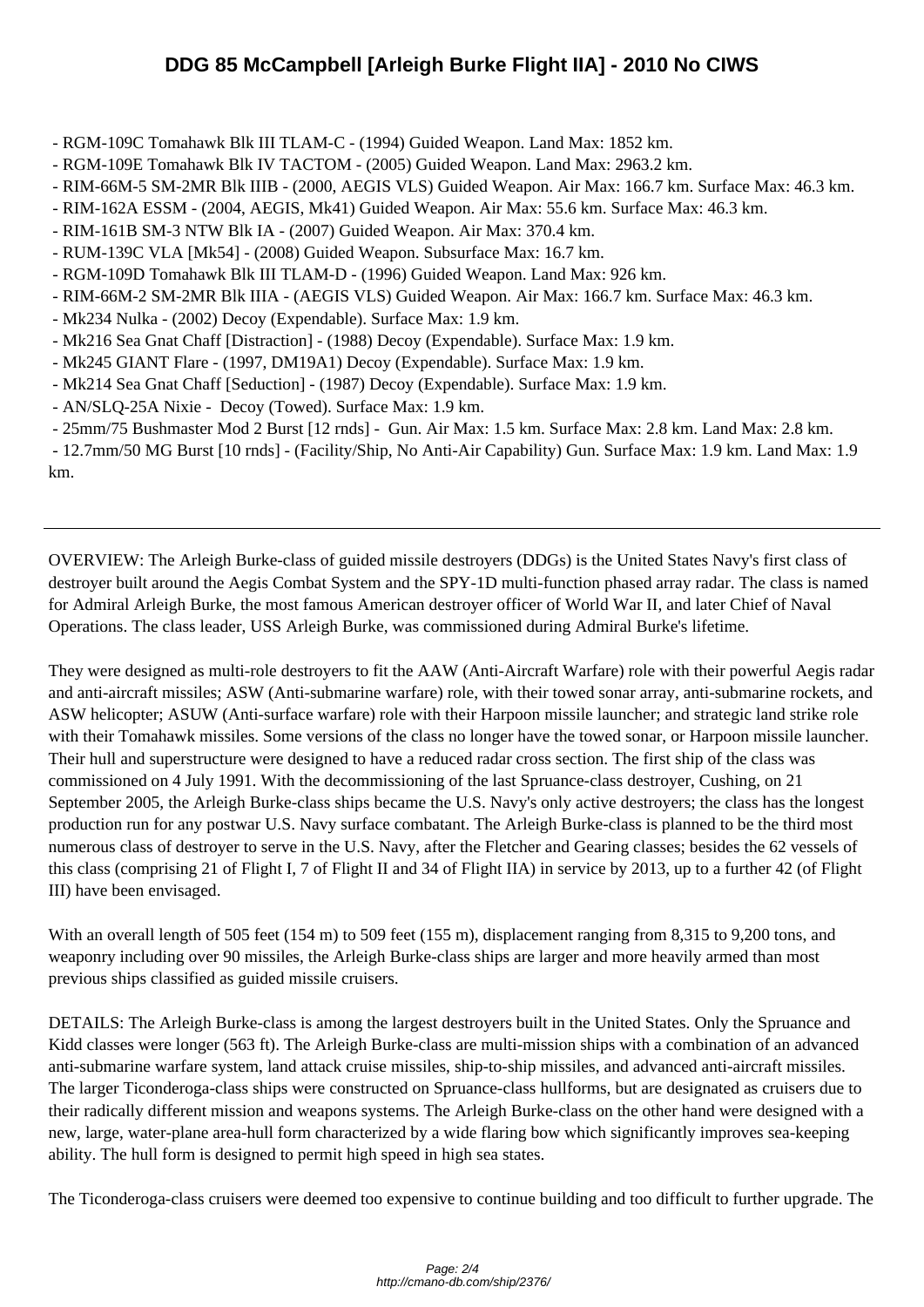angled rather tha[n traditional vertical surfaces and the tripod mainmast of the Arleigh Burke design are s](http://cmano-db.com/ship/2376/)tealth techniques, which make the ship more difficult to detect, in particular by anti-ship missiles.

Their Aegis radar differs from a traditional rotating radar that mechanically rotates 360 degrees for each "sweep" scan of the airspace which allows continual tracking of targets. The system's computer control also allows centralization of the previously separate tracking and targeting functions. The system is also resistant to electronic counter-measures. Their standalone Harpoon anti-ship missile launchers give them an anti-ship capability with a range in excess of 64 nm. The 5"/54 caliber Mark 45 gun, in conjunction with the Mark 34 Gun Weapon System, is an anti-ship weapon which can also be used for close-in air contacts or to support forces ashore with Naval Gun-Fire Support (NGF), with a range of up to 20 miles and capable of firing 20 rounds per minute. The class's RIM-7 Sea Sparrow missiles provide point defense against missiles and aircraft while the Standard Missile provides area anti-aircraft defense, additionally the ship has an electronics warfare suite that provides passive detection and decoy countermeasures.

The class's Light Airborne Multipurpose System, or LAMPS helicopter system improves the ship's capabilities against submarines and surface ships, a helicopter able to serve as a platform to monitor submarines and surface ships, and launch torpedoes and missiles against them, as well as being able to support ground assaults with machine guns and Hellfire anti-armor guided missiles. The helicopters also serve in a utility role, able to perform ship replenishment, search and rescue, medical evacuation, communications relay, and naval gunfire spotting and controlling.

Arleigh Burke-class destroyers have many combat systems. Burkes have the Navy's latest anti-submarine combat system with active sonar, a towed sonar array, and anti-submarine rockets. They support strategic land strikes with their VLS launched Tomahawks. They are able to detect anti-ship mines at a range of 1400 yards.

So vital has the Aegis Ballistic Missile Defense System (BMD) role of the class become that all ships of the class are being updated with BMD capability. Burke production is being restarted in place of additional Zumwalt-class destroyers.

TYPE: Guided Missle Destroyer (DDG).

SPECIFICATION: Displacement: Flight I - 8,315 t (8,184 long tons; 9,166 short tons), Flight II - 8,400 t (8,300 long tons; 9,300 short tons), Flight IIA - 9,200 t (9,100 long tons; 10,100 short tons), Flight III - 9,800 t (9,600 long tons; 10,800 short tons) || Length: 505 ft (154 m) (Flights I and II), 509 ft (155 m) (Flight IIA) || Beam: 66 ft (20 m) || Draft:  $30.5$  ft (9.3 m) || Installed power: (3) Allison AG9140 Generators (2500kW each, 440V) || Propulsion: (4) General Electric LM2500-30 gas turbines each generating 29,500 shp (22,000 kW) coupled to two shafts - each driving a five-bladed reversible controllable pitch propeller || Total output: 118,000 shp (88,000 kW).

PERFORMANCE: Speed: In excess of 30 kn (56 km/h; 35 mph) || Range: 4,400 nmi (8,100 km) at 20 kn (37 km/h; 23 mph).

SENSORS: AN/SPY-1D 3D Radar || AN/SPS-67(V)2 Surface Search Radar || AN/SPS-73(V)12 Surface Search Radar || AN/SQS-53C Sonar Array || AN/SQR-19 Tactical Towed Array Sonar || AN/SQQ-28 LAMPS III Shipboard System || AN/SLQ-32(V)2 Electronic Warfare System || AN/SLQ-25 Nixie Torpedo Countermeasures || MK 36 MOD 12 Decoy Launching System || AN/SLQ-39 CHAFF Buoys.

ARMAMENT: (1) 5-inch (127-mm)/54 Mk-45 Mod 1/2 (lightweight gun) (DDG-51 through DDG-80) || (1) 5-inch (127-mm)/62 Mk-45 mod 4 (lightweight gun) (DDG-81 onwards) || (2) 5-inch (127-mm)/62 Mk-45 mod 4 (lightweight gun) (DDG-51 through DDG-84) || (1) (DDG-85 onwards) 20 mm Phalanx CIWS || (2) 25 mm M242 Bushmaster cannons || Flight I: 90 cell Mk 41 Vertical Launching System (VLS) || Flights II and IIA: 96 cell Mk 41 VLS || BGM-109 Tomahawk || RIM-66M Standard medium range SAM (has an ASuW mode) || RIM-161 Standard Ballistic missile